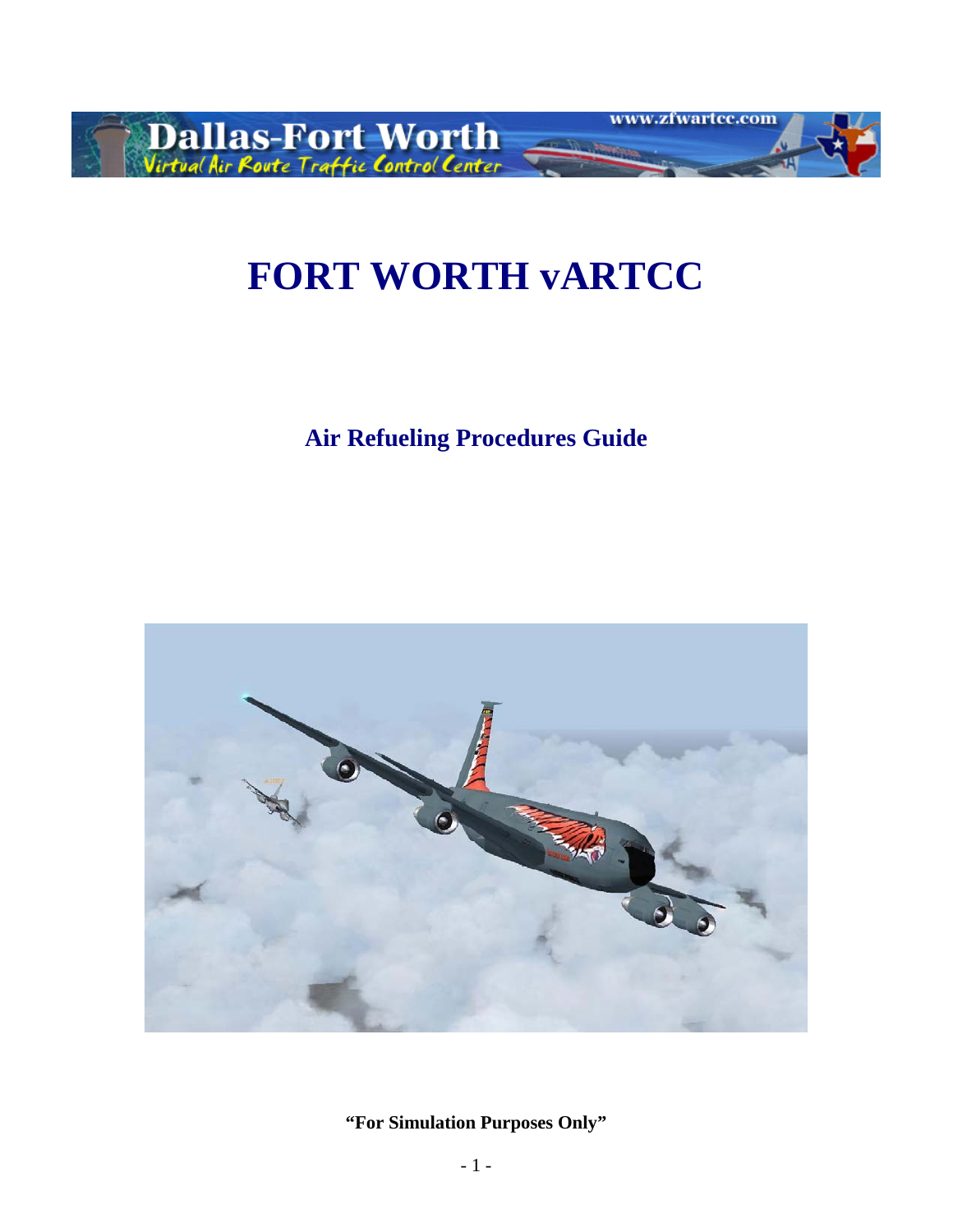# **TABLE OF CONTENTS**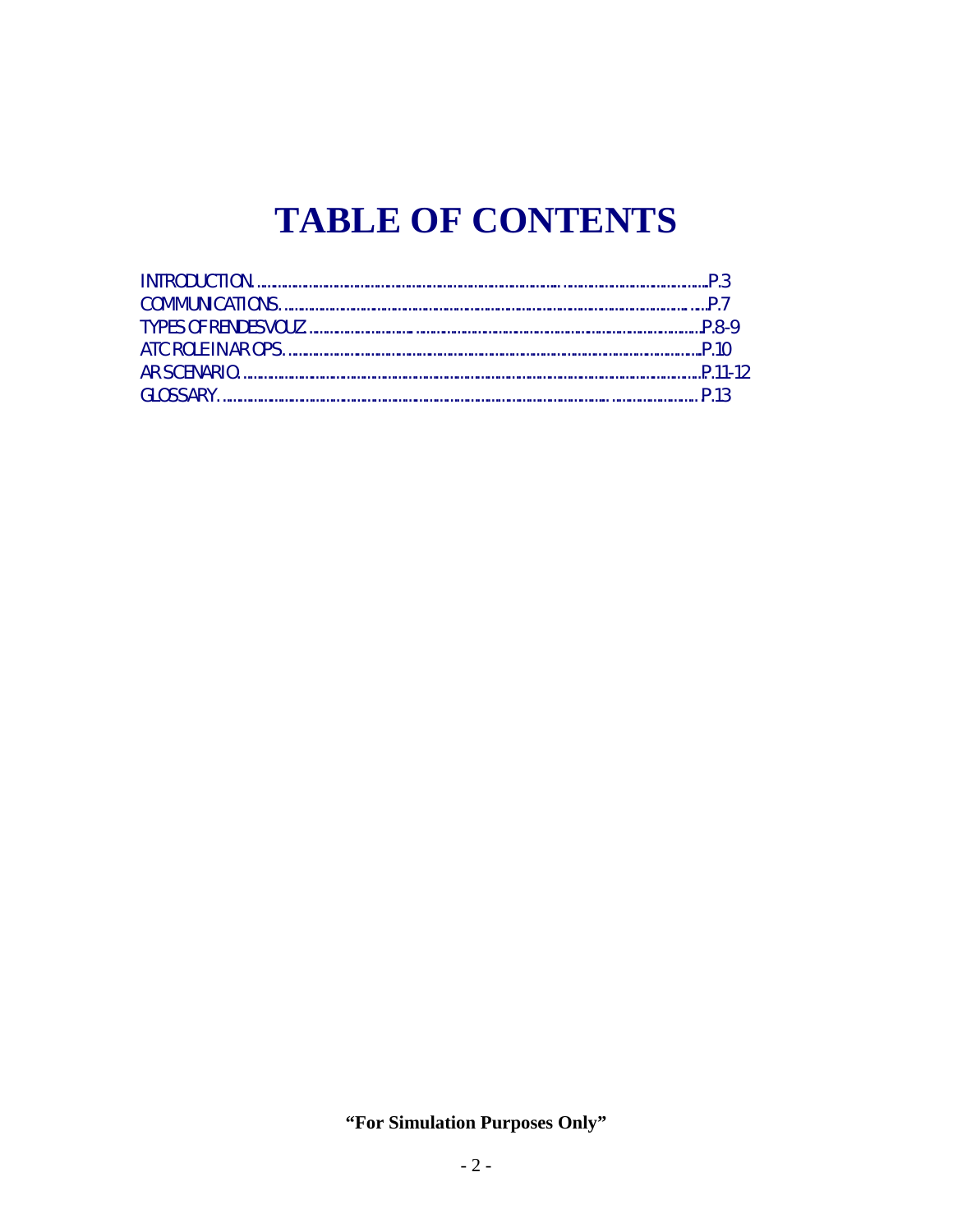# **INTRODUCTION**

A great number of VATSIM controllers experience hesitation when dealing with military aircraft, mainly due for the lack of knowledge and understanding some of the terminology or the mechanics of military flying. The intention of this guide is to provide ATC Controllers with the basic guidance on how to handle the different military operations often seen on VATSIM, and hopefully answer some of the questions that you might once had. Lastly you will soon realize that handling military aircraft is not much different than their civilians counterparts, in fact some of it is as basic as issuing a normal clearance when you sit at the Clearance delivery position with a few twists off course!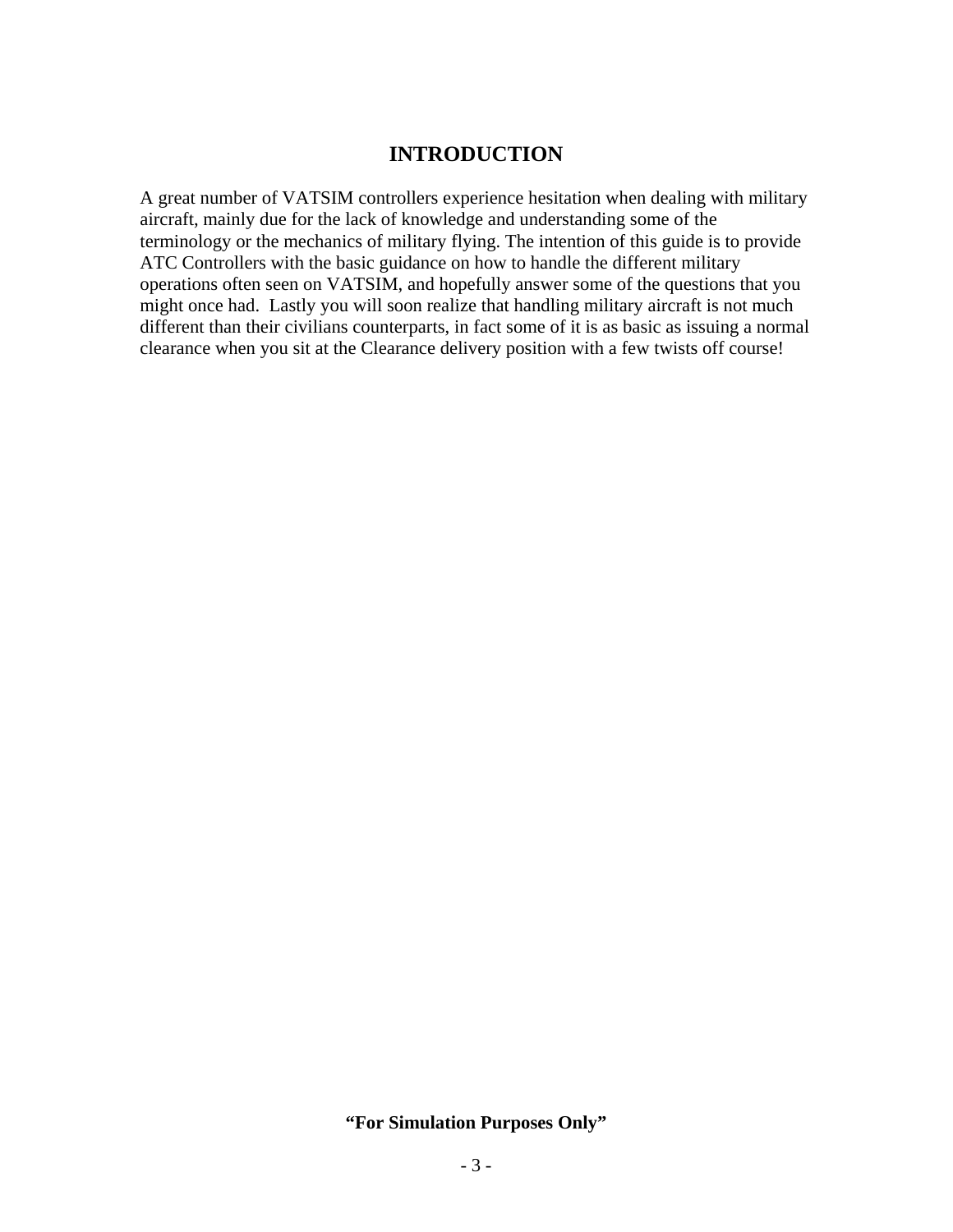#### Air Refueling Procedures for ATC (Extract taken from Ch 10 of FAA Order 7610.4J Special Military Operations)

# **10-1-6. CHRONOLOGY**

The following is a basic chronology of the events for a typical air refueling operation in tracks and anchors. The exact sequence may vary as dictated by operational circumstances. For air refueling tracks, the en route rendezvous differs from the point-parallel rendezvous only in that the tanker does not delay at the air refueling control point (ARCP) and both tanker and receiver aircraft enter the aerial refueling airspace simultaneously.

## **a.** Aerial Refueling Track.

# *NOTE-*

*Normally, the tanker aircraft enters the track at the ARCP, and the receiver aircraft enters at the air refueling initial point (ARIP).*

**1.** Tanker requests delay at the ARCP and advises ATC of the requested aerial refueling block altitudes.

**2.** ATC approves delay and issues clearance, or advises tanker to expect clearance, for the air refueling block.

# *NOTE-*

*If the delay is approved, the aircraft will enter the refueling pattern. If a hold is issued, aircraft will enter a standard holding pattern or as assigned by ATC.*

**3.** Tanker enters orbit pattern airspace for delay at ARCP.

# *NOTE-*

*If no clearance is received, aircraft will hold in the direction of the air refueling pattern until their filed air refueling control time* 

*(ARCT). If no clearance is received by the ARCT, the aircraft will proceed down the AR track on its flight plan route; refueling is not authorized.*

**4.** Receivers are cleared to requested altitude and IFR separation is established prior to ARIP and release to tanker communication rendezvous (C/R) frequency.

**5.** Tanker declares MARSA (Military Assumes Responsibility for Separation of Aircraft).

**6.** ATC releases receiver to tanker C/R frequency not later than the ARIP.

**7.** ATC issues clearance to conduct aerial refueling along the track, and issues block altitude clearance, if not previously accomplished.

**8.** ATC shall ensure that nonparticipating aircraft remain clear of the area until the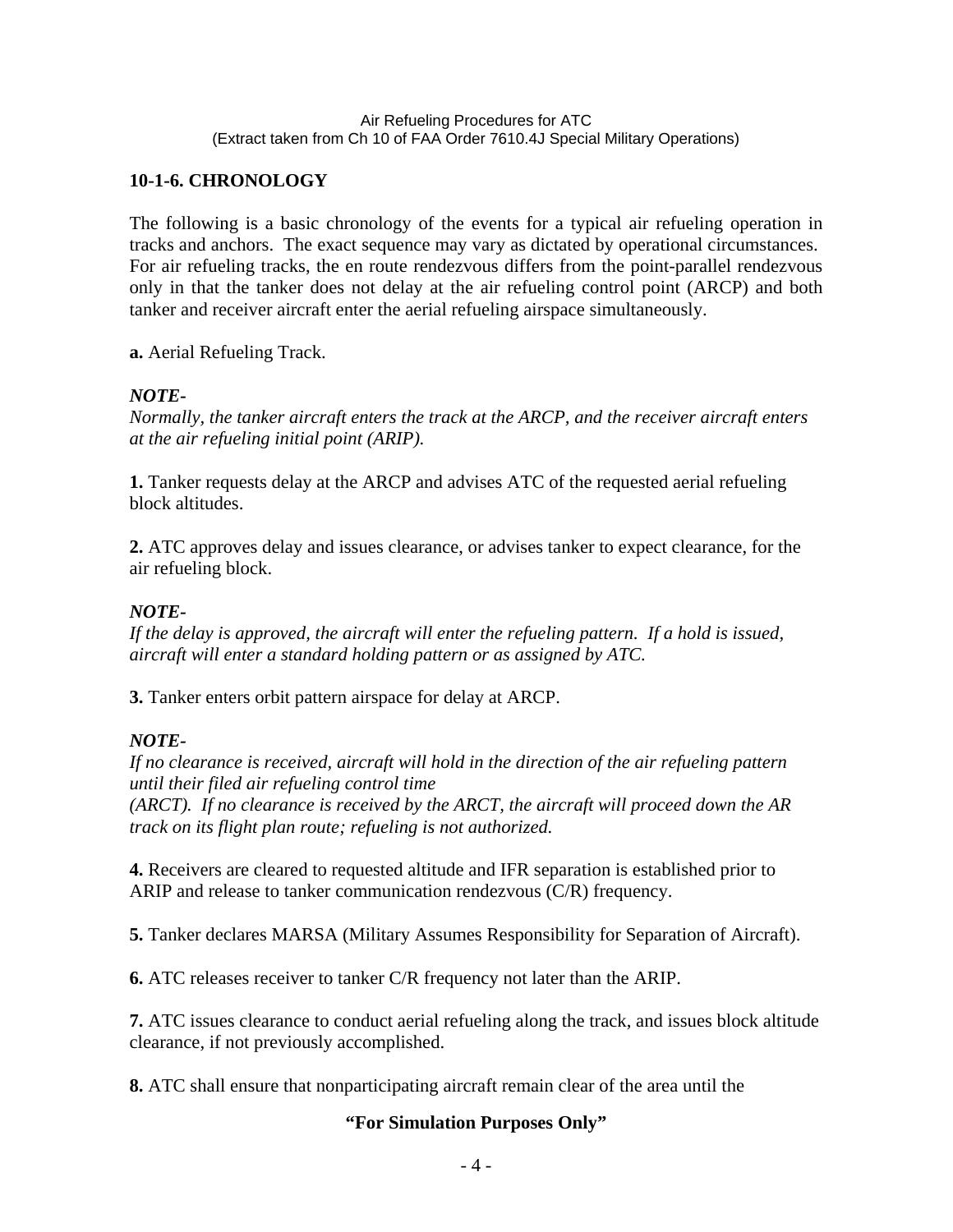rendezvous is complete.

**9.** Tanker and receiver aircraft complete rendezvous and proceed down track. During aerial refueling, the tanker is responsible for receiver aircraft navigation along the track and for all tanker/receiver communications with ATC.

**10.** Tanker advises ATC of tanker and receiver end aerial refueling altitude requests at least five (5) minutes prior to exit.

**11.** At or prior to the exit point, ATC issues tanker and receiver altitude clearances, transponder codes, and if requested, amended routing.

**12.** Prior to exit, tanker vertically positions the aircraft in the formation within the air refueling airspace to facilitate breakup at the exit point (normally, tanker at highest altitude of aerial refueling block and receiver at lowest altitude).

**13.** MARSA is terminated when standard ATC separation is established and ATC advises MARSA is terminated.

**b.** Anchor Aerial Refueling.

**1.** Anchor aerial refueling operations involve the same basic procedural elements as required for track refueling, except that both tanker and receiver aircraft file a delay in the anchor area and all air refueling activity is conducted within the anchor as per paragraph.

**2.** Additional requirements, such as, alternate entry/exit points, MRU procedures, etc., shall be specified in a letter of agreement, as required.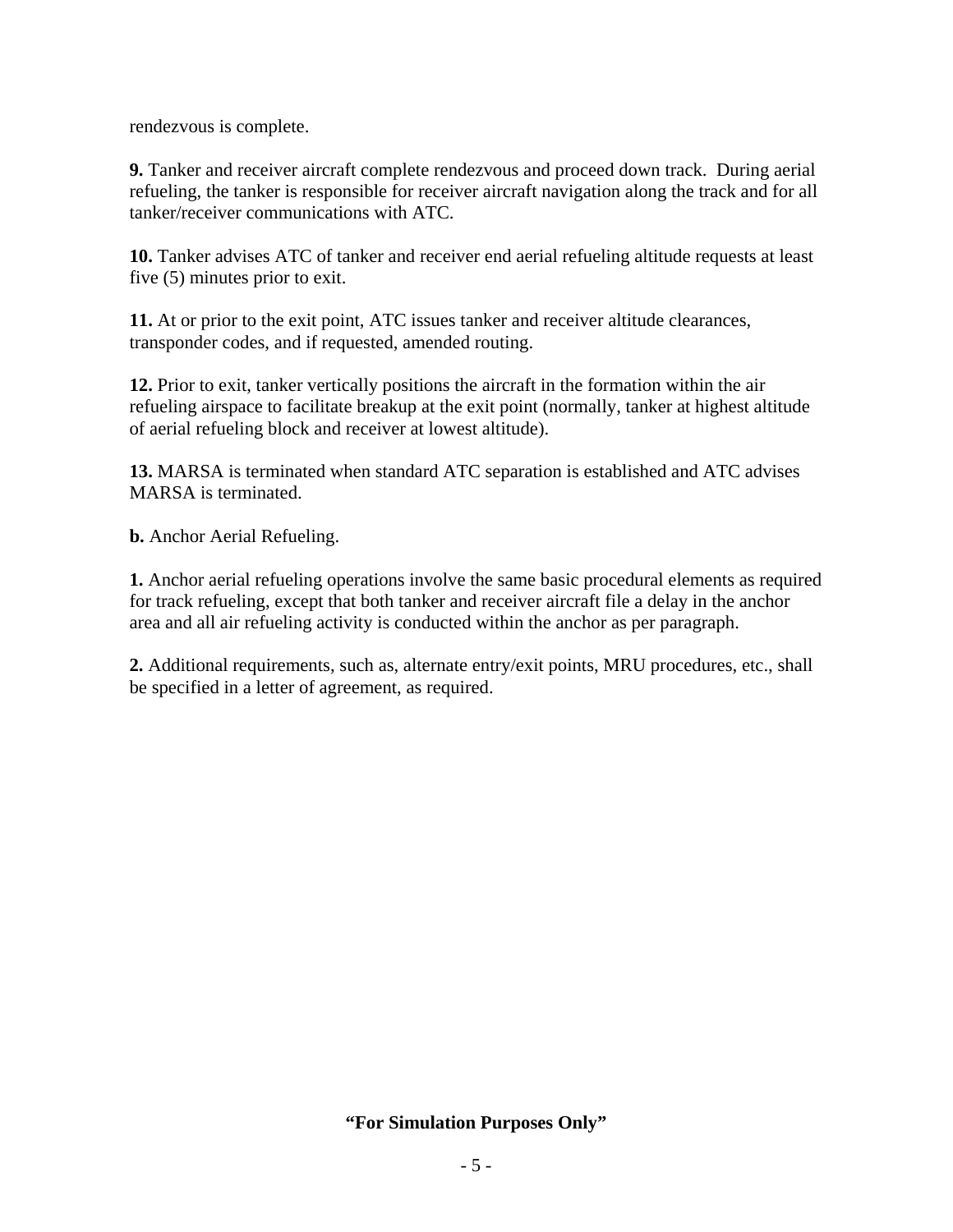# **Where can I find information?**

Data concerning specifics about Air Refueling can be found in the AP/1B under the air refueling section. On instructions on how to correctly file a flight plan that has refueling data in it consult the General Planning FLIP, Chapter 4. In the next section we provide some highlights different flight plans with refueling delays.

# **AIR REFUELING FLIGHT PLANS**

Air refueling flight plans will look just like a normal flight plan, the main difference resides in the fact that the tanker or receiver aircraft will enter an entry point, delay and exit point into the Air Refueling (AR) anchor or track. Also these points are normally defined by a radial and DME off a VOR or TACAN. Ex. *JCT 315022* Notice there are no spaces left in between radial and DME.

**TRACK** - The aerial refueling track delay is normally applicable to the tanker only and is presented as one continuous flight on the flight plan form. The delay is indicated immediately following the aerial refueling control point (ARCP) in the route of flight segment (e.g., SPS 282078/D 0+20 AR013 TCC 202038). This entry depicts a 20 minute delay at the ARCP. No additional remarks pertaining to the delay are required. The receiver does not file a delay if normal refueling procedures are to be used.

Sample AR delay, Anchor

| $(9)$ i $(3)$ b<br>MQP J23 EDNAS JCT 315022 AUS 291061/D0+30 |
|--------------------------------------------------------------|
| AR611 AUS 302044 AUS J21 SAT SKF                             |
| (9)h(2)a<br>(9)h(2)b<br>$(3+30 [6+00] RND 0+10)$             |
|                                                              |

**ANCHOR** - Aerial refueling in an anchor is prepared in the same manner as the aerial refueling track, except the delay is indicated immediately following the anchor point and both the tanker and receiver file a delay.

For in-flight refueling (delay not applicable), receivers enter the ARIP and tankers enter the ARCP using the Navigational Aid identifier and radial/DME (if required), the track area and number, and the exit point. This information is inserted in the route of flight at the point to which it applies (e.g., SPS 282078 AR013 TCC 202038).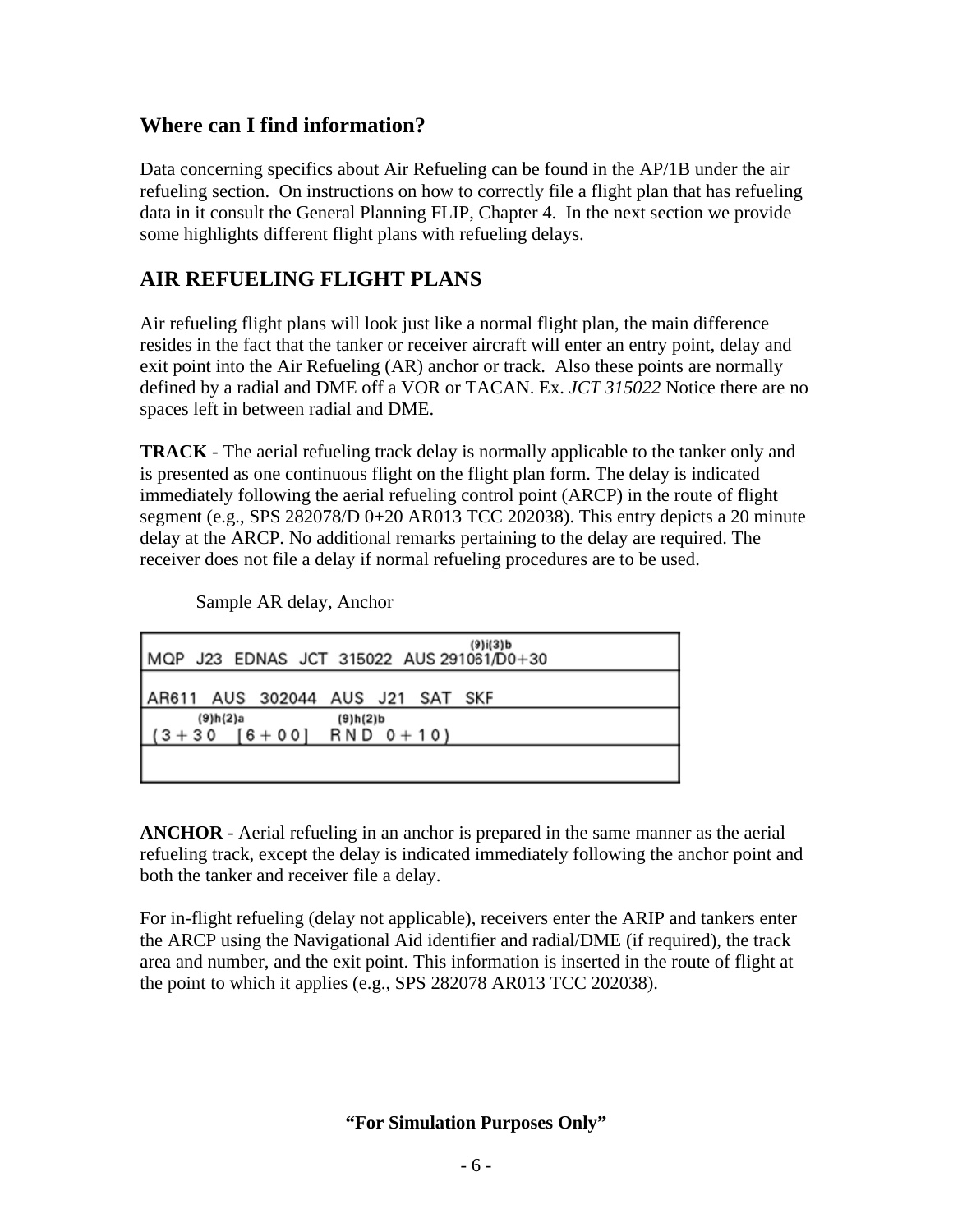Sample AR delay, Track

| (9) b<br>MOP | J23 | BATIK J58 SPS 282078/ | (9)i (3)a |                                                    |  |
|--------------|-----|-----------------------|-----------|----------------------------------------------------|--|
|              |     |                       |           | (9)i (2)<br>D 0+20 AR013 TCC 202038 TXO LBB 300058 |  |

# **COMMUNICATIONS**

In FLIP (AP/1B), the column headed "CR Plan" lists the communication frequencies to be used during the air refueling mission. (See **Table 1.1**) Item "a" is the primary interplane UHF frequency used for communications during the air refueling mission; item "b" is the secondary UHF frequency. To use either frequency, simply type rw.avsim.net/348.90.

#### **(Table 1.1)**

| <b>NUMBER</b>          | ARIP                                                                                                                                                                                   | ARCP                    | NAVIGATION<br><b>CHECK POINTS</b> | <b>EXIT</b>             | <b>CR PLAN</b>                                                  | REFUELING<br><b>ALTITUDES</b> | <b>SCHEDULING</b><br><b>UNIT</b>                                             | ASSIGNED<br>ARTCC                                                                   |
|------------------------|----------------------------------------------------------------------------------------------------------------------------------------------------------------------------------------|-------------------------|-----------------------------------|-------------------------|-----------------------------------------------------------------|-------------------------------|------------------------------------------------------------------------------|-------------------------------------------------------------------------------------|
| <b>AR108</b><br>(Last) | N28°00.00'<br>W93°30.00'                                                                                                                                                               | N28°01.00<br>W91°37.00' | N28°01.00<br>W90°18.00            | N28°00.00'<br>W88°25.00 | a. 348.900<br>b. 260.200<br>$C, 1 - 1 - 3$<br>d.3/1<br>e. 33/96 | FL190/FL210<br>FL260/FL290    | 2 OSS/OSOSB Barksdale AFB, Houston<br>LA<br>DSN 781-3828/5396 (SOCS<br>4036) | ARCP-132.65 (KC-10)<br>306.3/133.4 (VHF<br>Back-up)<br>EXIT-133.85/269.5            |
| (West)                 | N28°00.00'<br>W88°25.00'                                                                                                                                                               | N28°01.00'<br>W90°18.00 | N28°01.00<br>W91°37.00'           | N28°00.00'<br>W93°30.00 |                                                                 |                               |                                                                              | Houston<br>ARCP-132.65 (KC-10)<br>269.5/133.85 (VHF<br>Back-up)<br>EXIT-133.4/306.3 |
| aircraft               | <b>REMARKS:</b> Houston ARTCC will resolve conflicts with W92, AR646 and AR103. Track is designed specifically for single tanker/receiver operations and is prohibited to fighter type |                         |                                   |                         |                                                                 |                               |                                                                              |                                                                                     |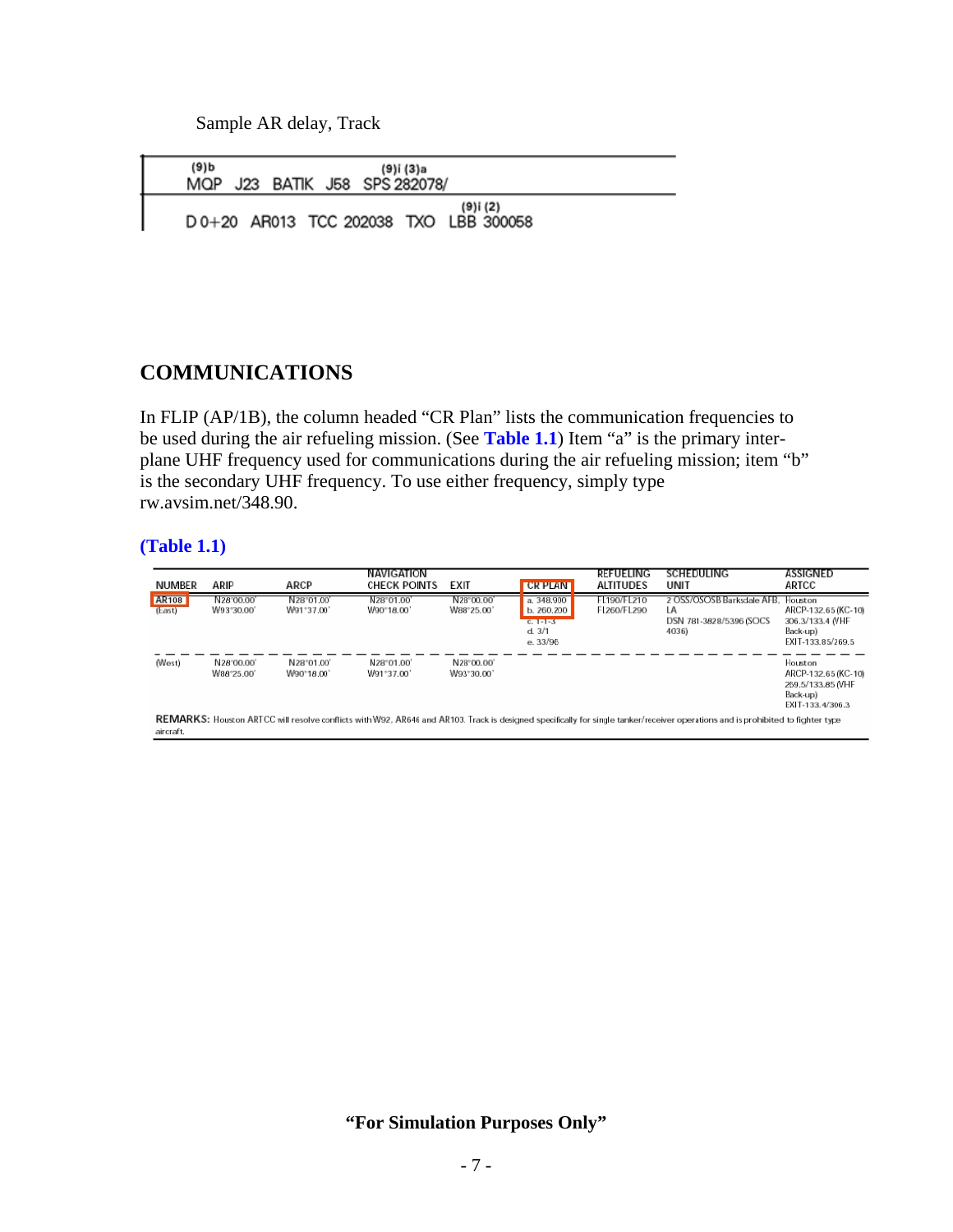# **TYPES OF RENDESVOUZ**

There are two main methods of rendezvousing with the tanker: the P**oint Parallel (PP)**  and the **Fighter Turn-On** (FTO)



The **(PP)** is normally used any time the tanker has no aircraft refueling and the tanker is positioned at the Air Refueling Control Point (ARCP). The FTO is generally used when there are several flights scheduled for the same tanker and one flight is still refueling as the next flight begins its rendezvous, or when the tanker is in an anchor pattern.

PP's rendezvous are likely to be used more with heavy type aircraft or with aircraft not equipped with radar systems. In turn FTO's will be used more by "fast movers" equipped with AI RADAR.

#### **Point Parallel Rendezvous (PP)**

Normally, receivers will establish radio contact with the tanker NLT 15 minutes prior to the ARCT or arriving at the ARIP. This also gives the tanker a chance to request MARSA from ATC prior to the receiver entering the track/anchor. If both the tanker and receivers are on a common GCI/ATC frequency to obtain rendezvous assistance, the change to the air refueling frequency may be delayed until positive radar/visual contact is established. A typical rendezvous radar display is depicted in Figure 1.2.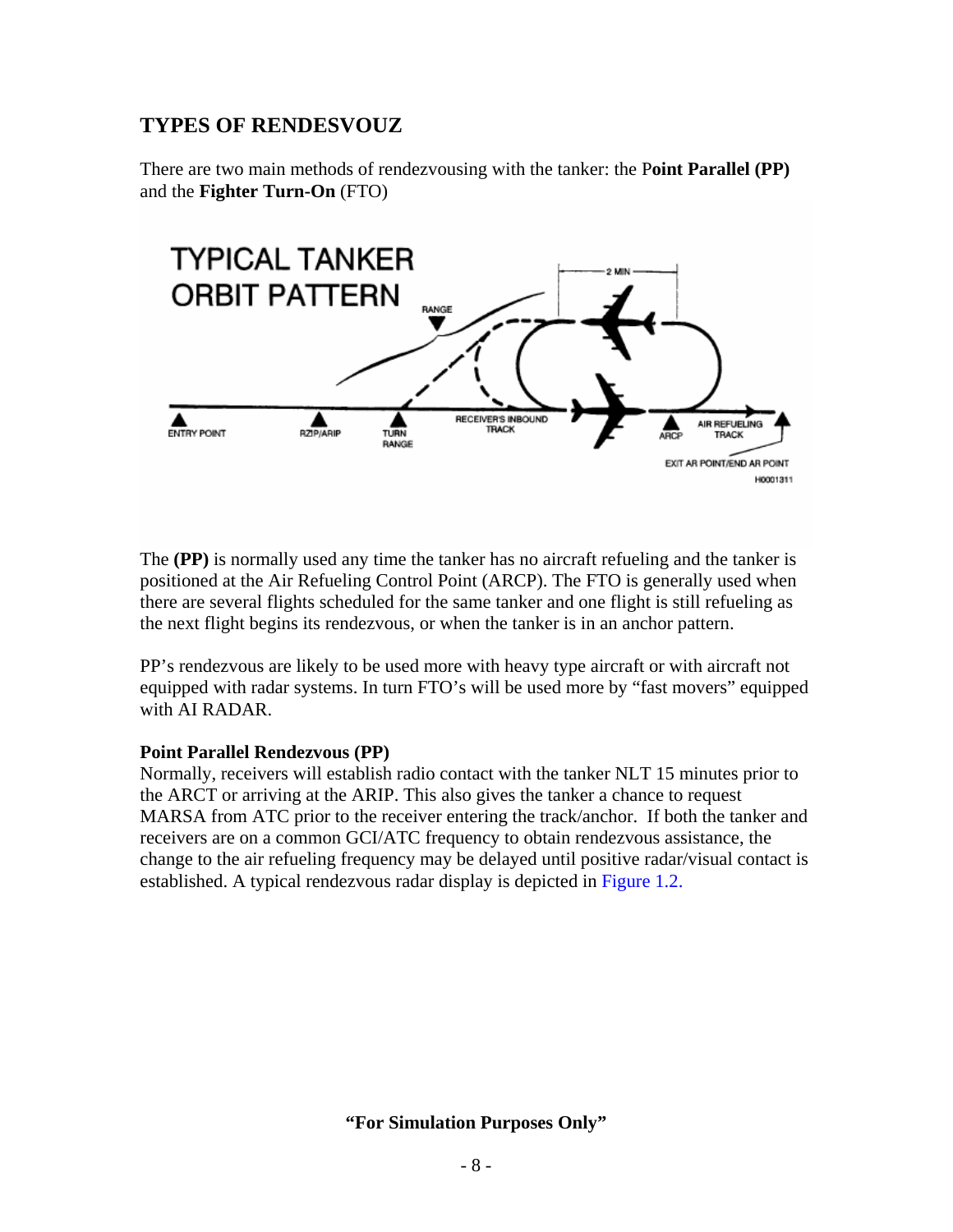#### (Figure 1.2)



Notes:

- 1. The minimum distance between the ARIP and the ARCP should be 70 nm.
- 2. The tanker is to hold at the appropriate AAR speed.
- 3. At the ARIP the receiver(s) call 'IP inbound' and ensure they are established 1000 ft below the base altitude. At the same time, regardless of position, the tanker (A) turns on to the reciprocal heading of the receiver(s) inbound track and maintains the computed offset.
- 4. At the turn range (B-C), the tanker turns onto the receiver(s) inbound track.

 The terminal stage of the rendezvous is critical. The point-parallel rendezvous with proper airspeed will roll the tanker out 3 NM in front of the fighters. As soon as the tanker achieves the desired offset and slant range it will turn into the receivers heading.

Tanker in the halfway turn, receiver closes in, receiver should report when visual with the tanker, radar equipped aircraft will report radar contact which at time ATC / GCI will cease to update tankers position. At this point ATC/GCI can clear the receiver aircraft to the tankers frequency.

#### **Fighter Turn-on Rendezvous**

- The fighters turn instead of the tanker.
- The fighters turn toward the tanker when the tanker is at  $35^{\circ}$  relative bearing and 15 NM slant range.
- Fighters maintain 350 KCAS throughout the rendezvous until the closure rate indicates an airspeed adjustment.
- The fighters will use  $30^{\circ}$  of bank during the turn.

Obtaining ATC/GCI vectors to the tanker allows fighters conduct a more expeditious rendezvous.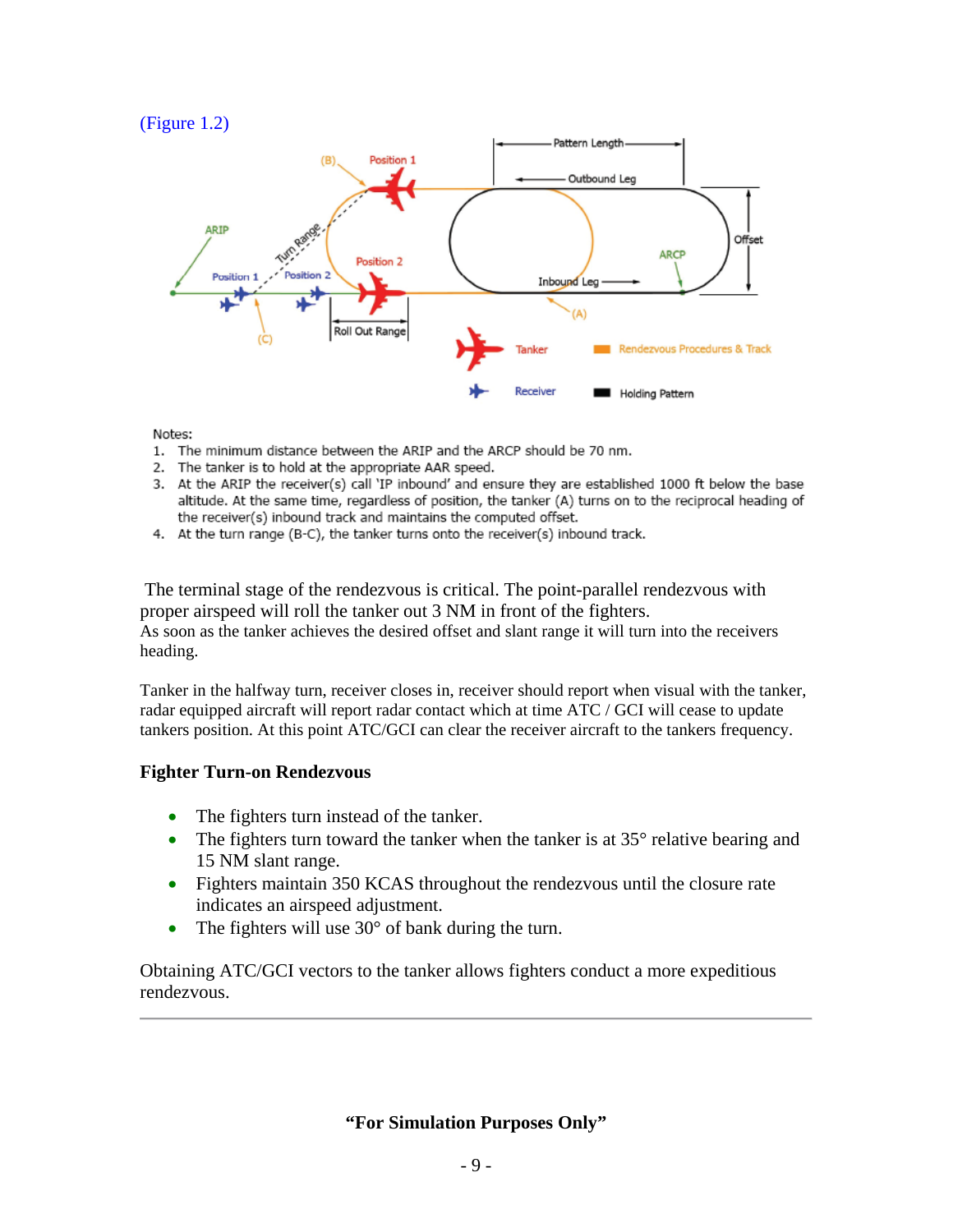#### **ATC ROLE IN AR OPERATIONS**

- $\rightarrow$  Normally when the AR Anchor or track is not active ATC has jurisdiction over the anchor or track. Therefore, this special use airspace will be released to the tanker prior to refueling.
- $\rightarrow$  Tanker will pass an air refueling request to appropriate Center. (see scenario below)
- $\rightarrow$  ATC in turn will provide tanker aircraft with a release and limitations brief in order to conduct AR operations on AR13E.
- $\rightarrow$  If receiver requires it, give point outs to the tanker as required, or until visual contact with the tanker is obtained.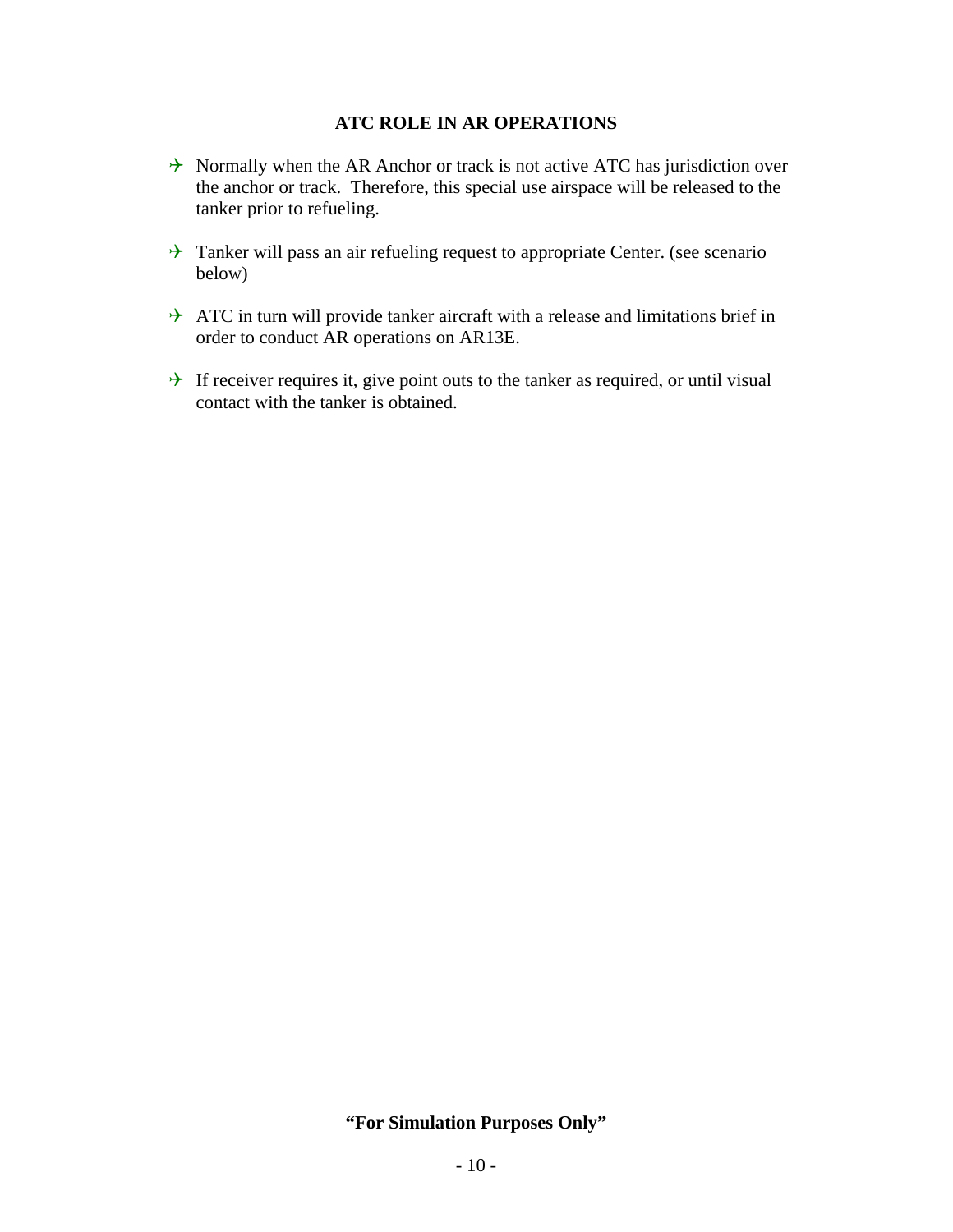## **In-flight Air Refueling Scenario**

The scenario is a KC-135R GASSER21 going to refuel a C-5 (FRED99) on AR 102A using the block altitude of FL240 to FL260 and point parallel rendezvous procedures with an ARCT of 0230Z. This is just to familiarize you with the dialogue that takes place among aircraft participating in an AR.

Tanker: Forth Worth Center, GASSER 21 with Air Refueling Request.

Center: GASSER 21 go ahead with request.

Tanker: Forth Worth Center, GASSER 21 request to delay at the Red Bluff 042 for 76 in the block FL240 to FL260 until 0215Z for AR 102A looking for FRED99.

Center: GASSER 21 cleared to delay at the Red Bluff 042 for 76, unable block altitude at this time, maintain FL220; FRED99 is 50 NM from the IP, report accepting MARSA with FRED99.

Tanker: Roger, cleared the delay, maintain FL220, we will report accepting MARSA with FRED99.

Tanker talks with FRED99 on AR Primary and confirms position and altitude (1,000 feet below tanker altitude) 15 min prior to ARCT.

Tanker: Center, GASSER 21 will accept MARSA with FRED99.

Center: Roger, GASSER 21 you are cleared to conduct air refueling operations along AR 102A with FRED99, maintain the block FL240 to FL260.

Tanker: Roger cleared to conduct AR along AR 102A with FRED99, maintain the block FL240 to FL260.

Center: FRED99, you are cleared to conduct air refueling operations along AR 102A with GASSER 21, maintain the block FL240 to FL260 and squawk standby 3 NM from the tanker.

Receiver: Roger cleared to AR on AR 102A with GASSER 21 in the block FL240 to FL260, squawk standby 3 NM form the tanker.

*5 Min prior to the end of the track.* 

Tanker: Forth Worth Center, GASSER 21 with end AR request.

Center: GASSER 21 go ahead with your request.

Tanker: Center, after AR, FRED99 would like to go direct HRV at FL250 and GASSER 21 would like to go direct LTS at FL270.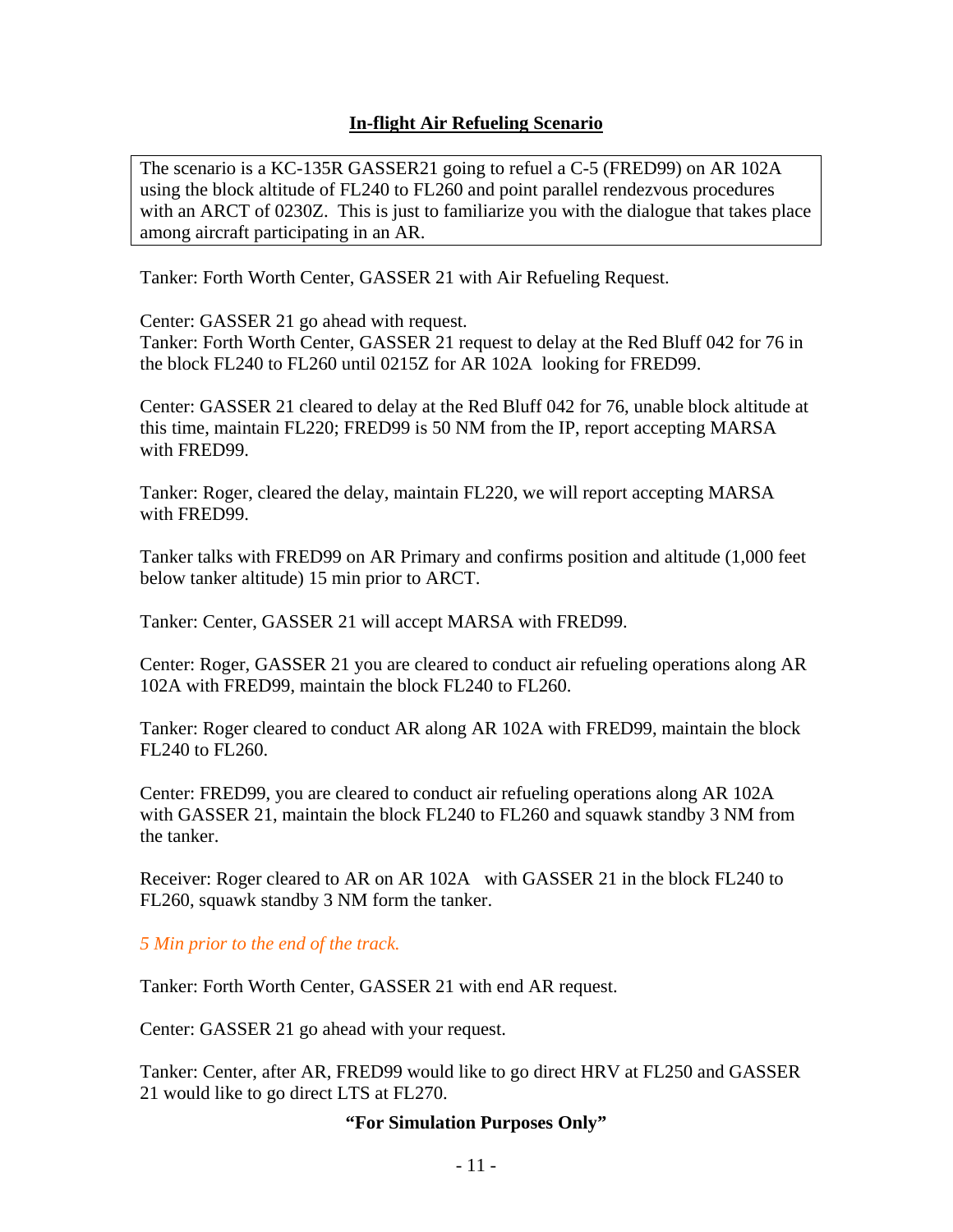Center: Roger you can expect that.

Tanker: Center, GASSER 21 is at FL270 and FRED99 is at FL250, we are finished with refueling.

Center: Roger, GASSER 21 you are cleared direct to LTS, maintain FL270 and for FRED99, he his cleared direct HRV at FL250, have FRED come up 132.20 squawking 4710.

Tanker: Roger, GASSER 21 is cleared direct to LTS at FL270 and FRED99 is cleared direct HRV at FL250, have him come up 132.20 squawking 4710.

Receiver: Center, FRED99 Heavy with you direct HRV leveled at FL250.

Center: FRED99, radar contact, MARSA is terminated between you and GASSER 21, break, GASSER 21 MARSA is terminated between you and FRED99 Tanker: Roger MARSA is terminated.

Receiver: Roger MARSA is terminated.

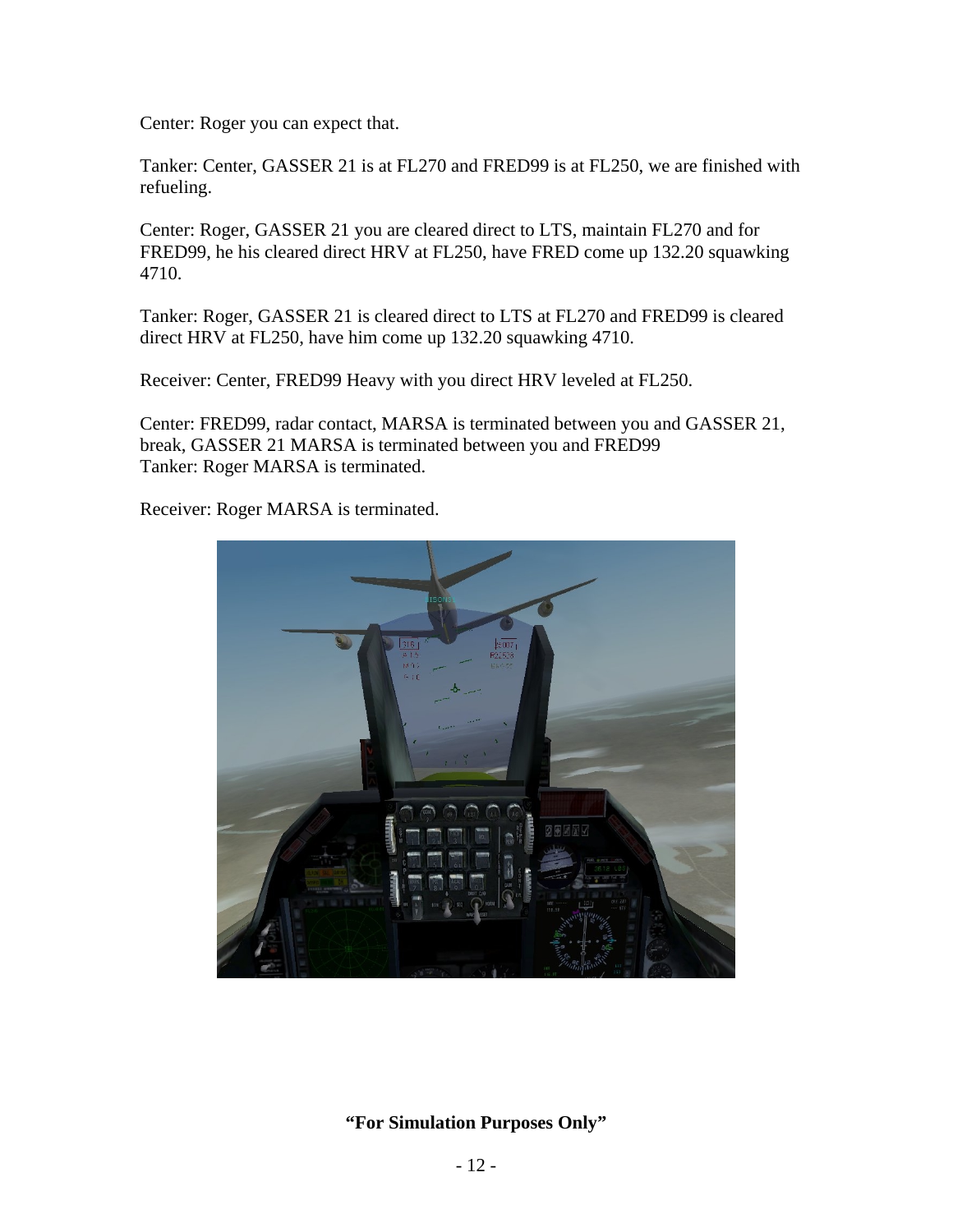

# **GLOSSARY**

| <b>Air Refueling Track</b> | A flight path designated for air refueling.                                                                                                                                          |
|----------------------------|--------------------------------------------------------------------------------------------------------------------------------------------------------------------------------------|
| <b>ARCP</b>                | Air refueling control point; the<br>planned geographic point over which the<br>receiver(s) arrive in the observation<br>/precontact position with respect<br>to the assigned tanker. |
| <b>ARCT</b>                | Air refueling control time; the planned time<br>that the receiver and tanker will arrive over<br>the ARCP.                                                                           |
| <b>ARIP</b>                | Air refueling initial point; a point located<br>upstream from the ARCP.                                                                                                              |
| <b>Lag Pursuit</b>         | An attack geometry that will cause the<br>attacker to fly behind the target.                                                                                                         |
| <b>Lead Pursuit</b>        | An attack geometry that will cause the<br>attacker to fly in front of the target.                                                                                                    |
| <b>Pure Pursuit</b>        | An attack geometry that will cause the<br>attacker to fly directly at the target.                                                                                                    |